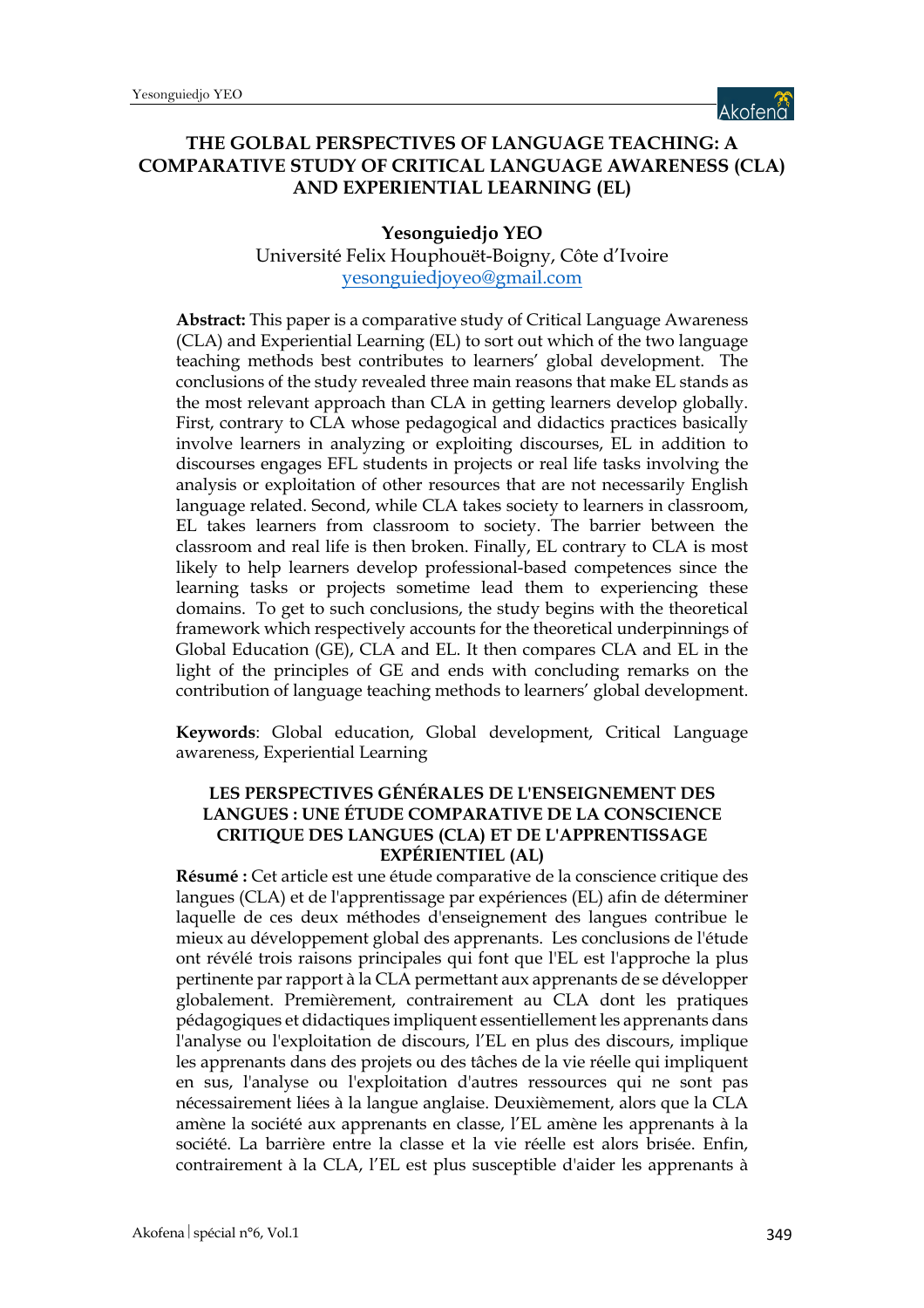# Akofend

développer des compétences professionnelles puisque les tâches ou les projets d'apprentissage les amènent parfois à expérimenter ces domaines. Pour arriver à ces conclusions, l'étude commence par le cadre théorique qui rend compte des fondements théoriques de l'éducation globale (GE), de la CLA et de la EL. Elle compare ensuite l'CLA et l'EL à la lumière des principes de l'éducation globale et se termine par des remarques finales sur la contribution des méthodes d'enseignement des langues au développement global des apprenants.

**Mots-clés :** Éducation Globale, Développement Global, Apprentissage par expérience, La conscience critique des langues

#### **Introduction**

Globalization has brought about a rapid socio-cultural intermingling and development that appear to be so demanding for the social language learner and user today. Along with this reality is the necessity for people who have no other language in common to not only communicate but also live together. Hence, the need for English the *Lingua Franca* of that globalized world as it "carries too much baggage both from its colonial history as well as through its current global dominance" (Wallace 2005, p.46). Additionally, developments in the fields of sociology, psychology, linguistics, pedagogy and didactics among others, have led to a paradigmatic shift in second language (L2) education towards the learner-centered approach which encourages active participation of the learner in his training. One of the straightforward consequences of that shift is a concern with the learner's global development. Such development involves physical, cognitive, affective, conative, social and normative factors.

Authors such as Yamazaki and Kayes (2004) and Kouassi (2011) recognize the importance of training language learners for their global development. For Yamazaki and Kayes, developmental learning also encompasses "stable changes that occur as individuals learns to adapt to changing circumstances over time by learning to manage competing demands, and to deal with environmental complexity" (p.11). Kouassi explains that global education allows learners to integrate society equipped with the aptitudes and attitudes required to become active members of the community that they have the responsibility to construct, improve and change. This paper addresses the issue through a comparative study of the relevance of Critical Language Awareness (CLA) and Experiential Learning (EL) in the light of the principles of global education. The main question this paper intends to answer is as follows: which of the two language teaching methods best contributes to learners' global development? This question calls for two subsidiaries questions: How do CLA and EL allow language learners' global development? Which of them is more advantageous in terms of learners' global development?

The paper begins with the theoretical framework that respectively exposes the theoretical underpinnings of Global Education (GE), CLA and EL. It then carries out a comparative study of CLA and EL in the light of the principles of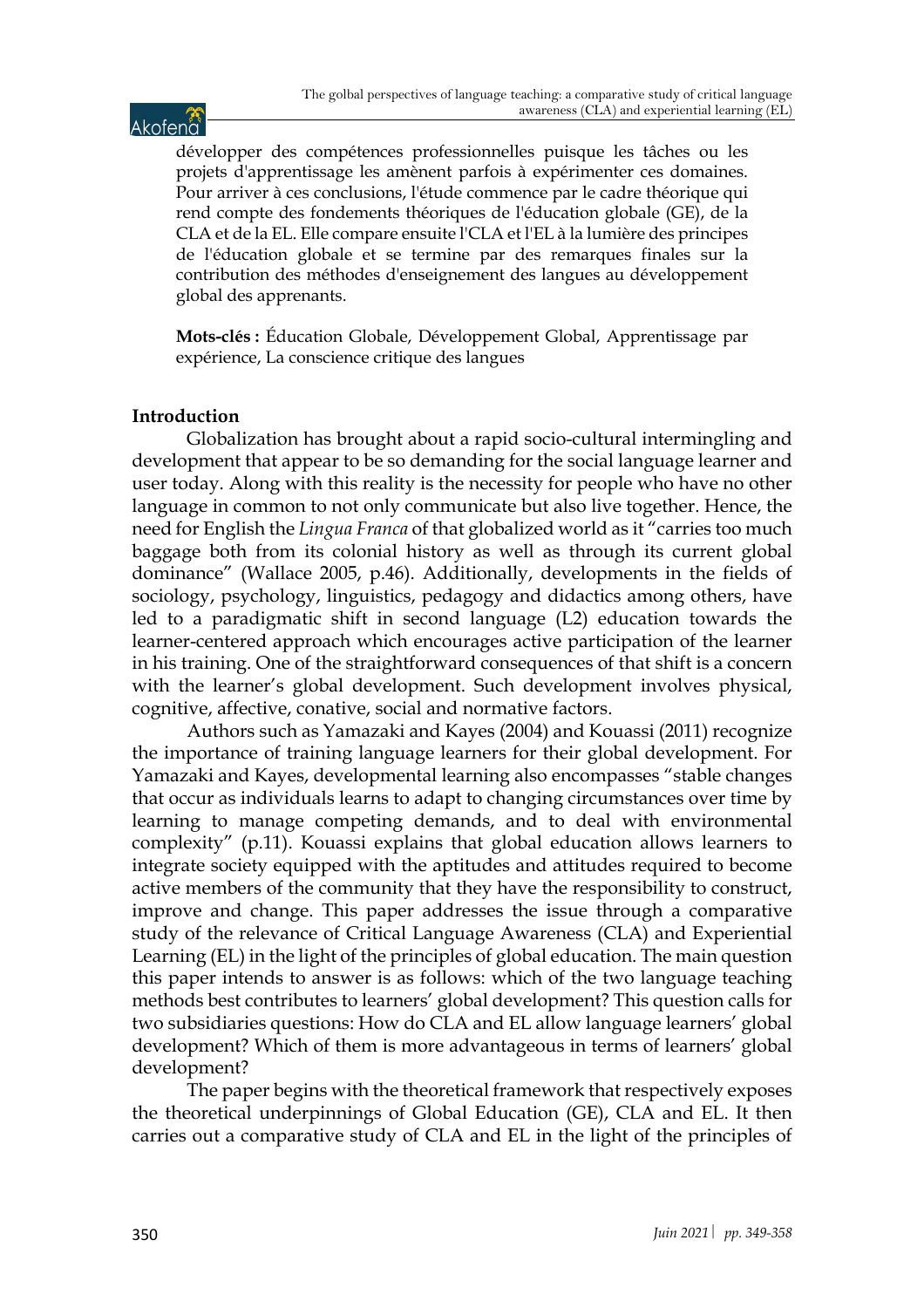

GE. The paper ends with concluding remarks on the contribution of language teaching methods to learners' global development.

## **1. Theoretical framework of the study**

#### *1.1 Global Education (GE)*

Global education rests on the view that contemporary people living and interacting in a global and interconnected world need to develop the competences that are crucial for their social integration. They are also expected to understand and discuss complex relationships of common social, ecological, political and economic issues (Tye & Kniep 1991, The Global Education Guidelines Working Group 2008, Omidvar & Sukumar 2013). The idea of global education is however not new as it is reportedly admitted that it "… actually has roots dating back to the 1920s, when comparative studies crossing cultural boundaries started to take off" (Global Education: Definition, Purpose & History, 2018, p.2). Global education therefore operates on the underlying premise that "world problems are interconnected and global citizens are intrinsically dependent on each other". Thus living together in such a backdrop requires "a perfect understanding and a sense of responsibility to deal with the issues that affect those citizens' lives" (Omidvar & Sukumar 2013, p.3). "Global education [...] opens people's eyes and minds to the realities of the globalized world and awakens them to bring about a world of greater justice, equity and Human Rights for all" (Maastricht Global Education Declaration, 2002). In so doing, it advocates transformative learning offering "a way to make changes at local levels to influence the global in the sense of building citizenship through participatory strategies and methods, so that people learn by taking responsibilities that cannot be left only to governments and other decision makers" (The Global Education Guidelines Working Group 2008, p.14). Applied to language teaching and learning in general, and to English as a foreign language in particular, global education implies preparing learners for their active and responsible participation in global society by making appropriate pedagogical and didactics choices that set the conditions for learners to develop their thinking skills as well as their communicative skills. This does not call for a mere selection of teaching materials that deal with global issues. Neither does it consist in a mere deductive teaching of a set of values or skills. "We cannot call our English teaching successful if our students, however fluent, are ignorant of world problems, have no social conscience by using their communication skills for international crime, exploitation, oppression or environmental destruction" (Cates, 1997, cited in Omidvar & Sukumar, 2013, p.2). Global education in EFL therefore admits a critical holistic or integrative approach to English language which envisions global awareness as well as cognitive and communicative outcomes.

#### *1.2 Critical Language Awareness (CLA)*

CLA sprung out of the "language awareness" movement developed in England as a response to government reports bearing out a pervasive sense of dissatisfaction with English and foreign language education in public schools (Shamim 2011 and Farias 2004). Donmall (1985), cited in Farias (2004: 2), describes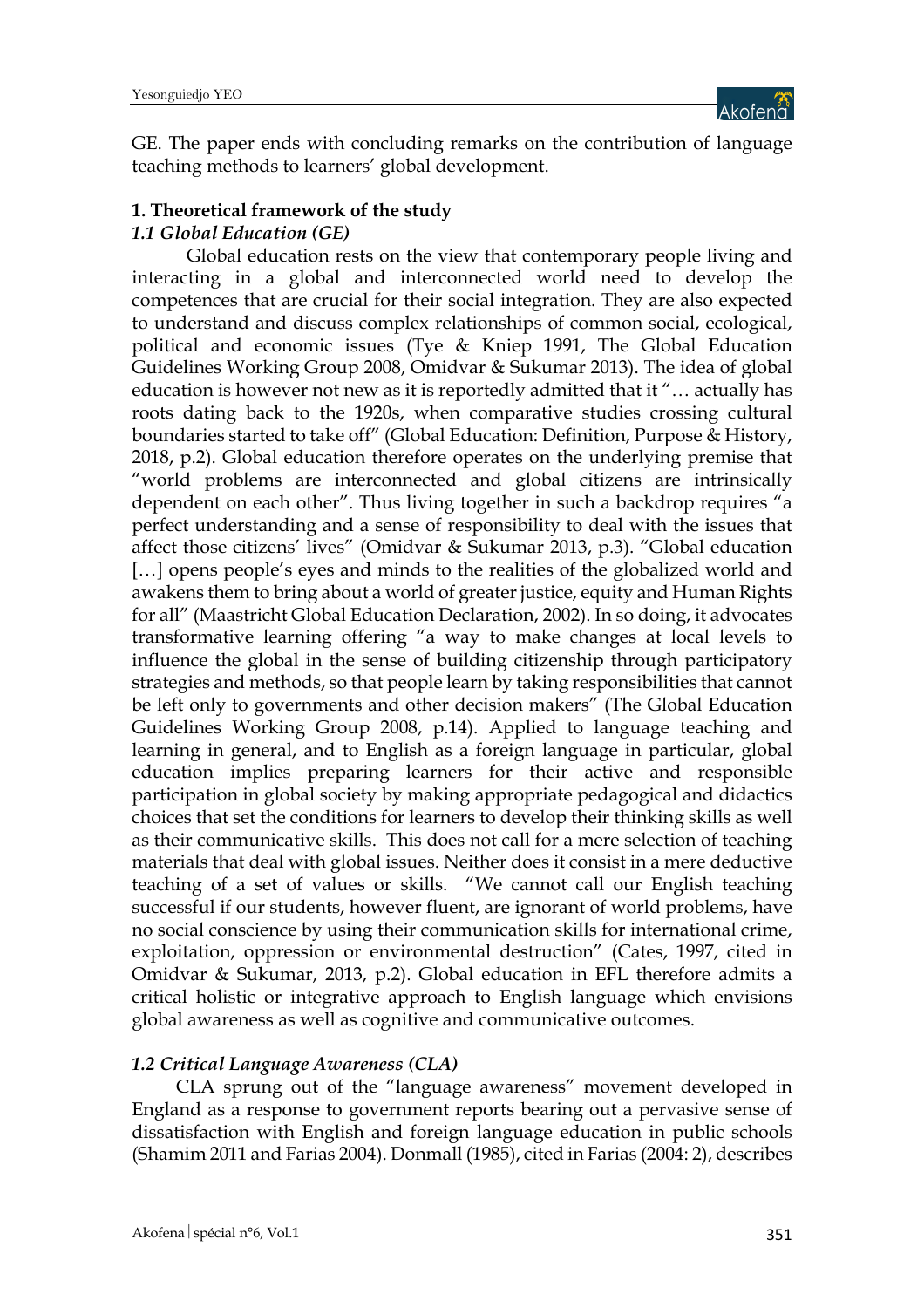language awareness as involving "a person's sensitivity to and conscious awareness of the nature of language and its role in human life". Language awareness, he explains, operates on three distinctive levels: cognitive, affective and social. "The cognitive level refers to awareness of language patterns, the affective level accounts for attitude formation and the social level references the improvement of learners' effectiveness as communicators" (idem, p.2). According to Shamim (2011: 2), language awareness refers to the mental and internal capacity which the learner gradually develops by giving motivated and conscious attention to language in use to discover its patterns. Drawing on that initial movement, Fairclough (1992) presents CLA as the "conscious attention to properties of language and language use as an element of language education" which is substantially influenced by the representations (experience and perception) of the individual. It equally focuses on discovering the relationship between language and social perspective. Fairclough, Clark and Ivanic (1997) specify the aim and scope of CLA in the following terms:

empowering learners by providing them with a critical analytical framework to help them reflect on their own language experiences and practices, the language practices of others in the institutions of which they are a part and in the wider society within which they live.

Clark and Ivanic (1997, p.217)

They go further as to explain that the implementation of CLA involves "a change in the beliefs and attitudes to language learning from a decontextualized, explicit grammar oriented approach to an inclusion of the political and social dimension in which the language is used" (idem). Shamim (2011) provides a list of three major principles of CLA: teaching is emancipatory, teaching is oriented towards the recognition of difference, an engagement with teaching as an oppositional practice in which all participants are continuously thinking towards the prospects for empowerment. It can therefore be inferred from the above that CLA anchors in a critical pedagogical approach whose underlying rationale admits that language cannot be separated from the social contexts which shape it. Hence, the teaching and learning of EFL should engage and assist learners in English discourse analysis while strengthening the awareness of its essential principles. CLA does not entail a deductive instruction of English in which a teacher or a book instructs explicitly a given content. It's rather an inductive pedagogy that sets context for learners to develop the critical awareness of English language forms, functions as well as their critical mind.

## *13 Experiential Learning (EL)*

Experiential Learning is a philosophy of education that advocates active and reflective learning process that builds on previous learning experiences and requires the personal involvement of the learner. According to Kolb (1984), cited in Kouassi (2011, P.35), that philosophy draws on "Dewey's philosophical pragmatism, Lewin's social psychology, and Piaget's cognitive developmental genetic epistemology" which all form a unique perspective on learning and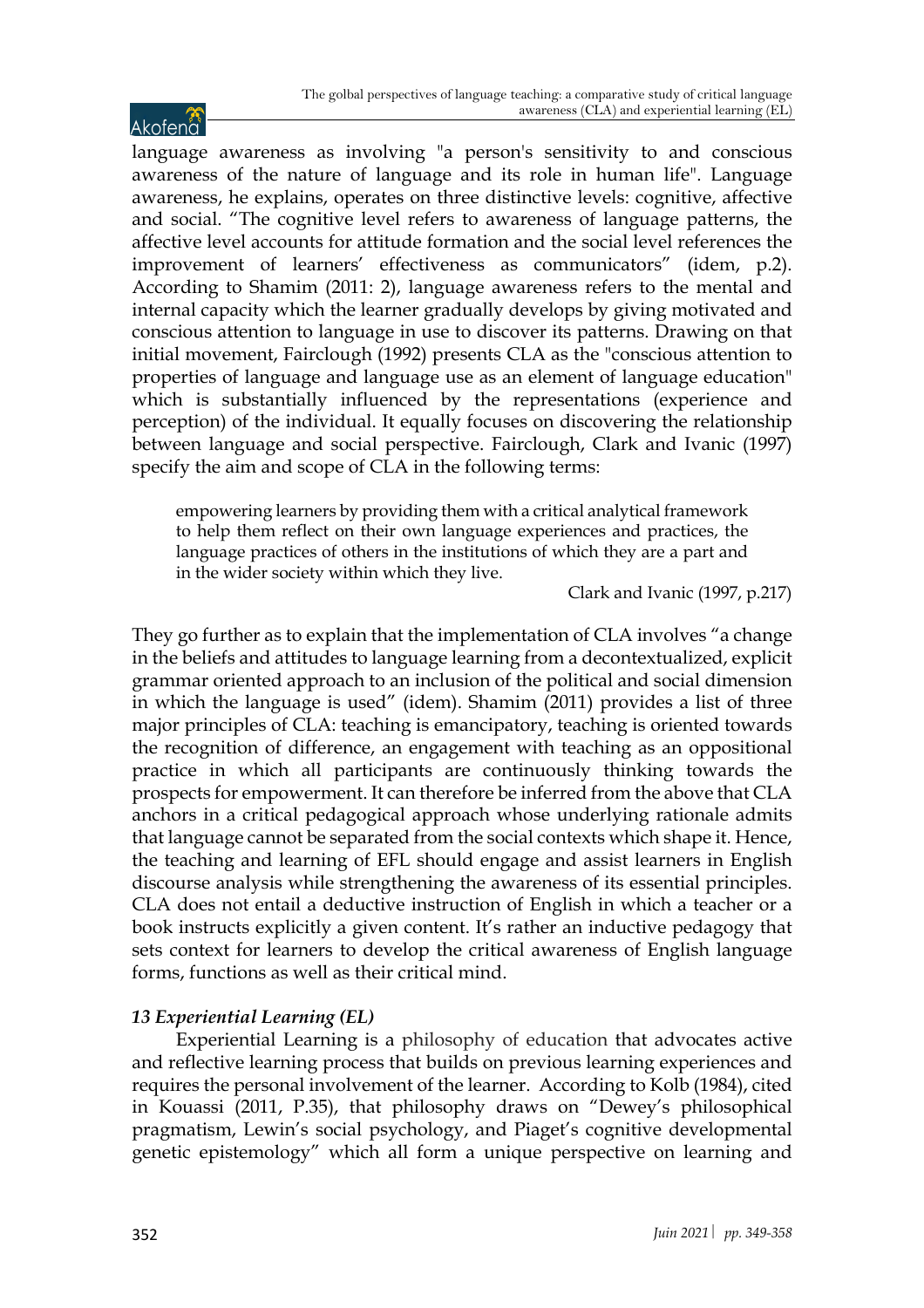

development: making use of student's knowledge and experience in the educational process. Kolb views EL as "the process whereby knowledge is created through the transformation of experience" (Kolb 1984, cited in Kouassi, 2011). In fact,

The assumption is that we seldom learn from experience unless we assess the experience, assigning our own meaning in terms of our own goals, aims, ambitions and expectations. From these processes come the insights, the discoveries, and understanding. The pieces fall into place, and the experience takes on added meaning in relation to other experiences

Saddington (2001, p.1)

EL accounts for a holistic process of adaptation to the world which advocates that to be an effective learner, an individual must engage in four fundamental learning abilities or phases: Concrete Experience (CE), Reflective Observation (RO), Abstract Conceptualization (AC), and Active Experimentation (AE) (Yamazaki and Kayes, 2004, p.31). CE involves experiences and immediate human situations in a subjective manner. RO concerns learners' engagement in understanding the meaning of thoughts and situations by carefully watching and listening. AC appears to be the dialectic opposite of CE. It involves thinking, analyzing, and building general theories by means of logic, ideas, and concepts. AE is the practical applications and pragmatic focus on what works. The learner plans to translate this new knowledge into actions, testing the veracity of the concepts or rules developed during abstract conceptualization (Kouassi, 2011, p. 63). Experiential learning encourages personal input, initiative, and self-direction in the learning process. Activities begin with accessing the specific past experiences of learners, and then building on these experiences to construct a framework for learning. Practically, experience-based, project-based, and taskbased learning become experiential when elements of reflection, support, and transfer are added to the basic experience, transforming a simple activity into an opportunity for learning.

#### **2. The contribution of CLA and el to learners' global development** *2.1 CLA and learners' global development*

Taking into consideration the aim, scope and pedagogical principles of CLA, some researchers have been figuring out its developmental perspective for students. Donmall (Op.cit) implicitly concludes that CLA contributes to learners' global development at three levels: cognitive, affective and social. At the cognitive level, CLA allows the development of student's awareness of the English language in terms of its patterns, functions and their contextual usage in social interactions. The affective level accounts for students' ability to perceive and accommodate the differences and the similarities between their L1 and English. Perceiving and accommodating the differences between English language and their L1 frees students from all their cultural background and helps them to draw inferential relationships between languages, which is one of the first steps in developing intercultural communication skills. The social level implies students' ability to use language as a "valid tool to face the communicative challenges of the contemporary knowledge-based world because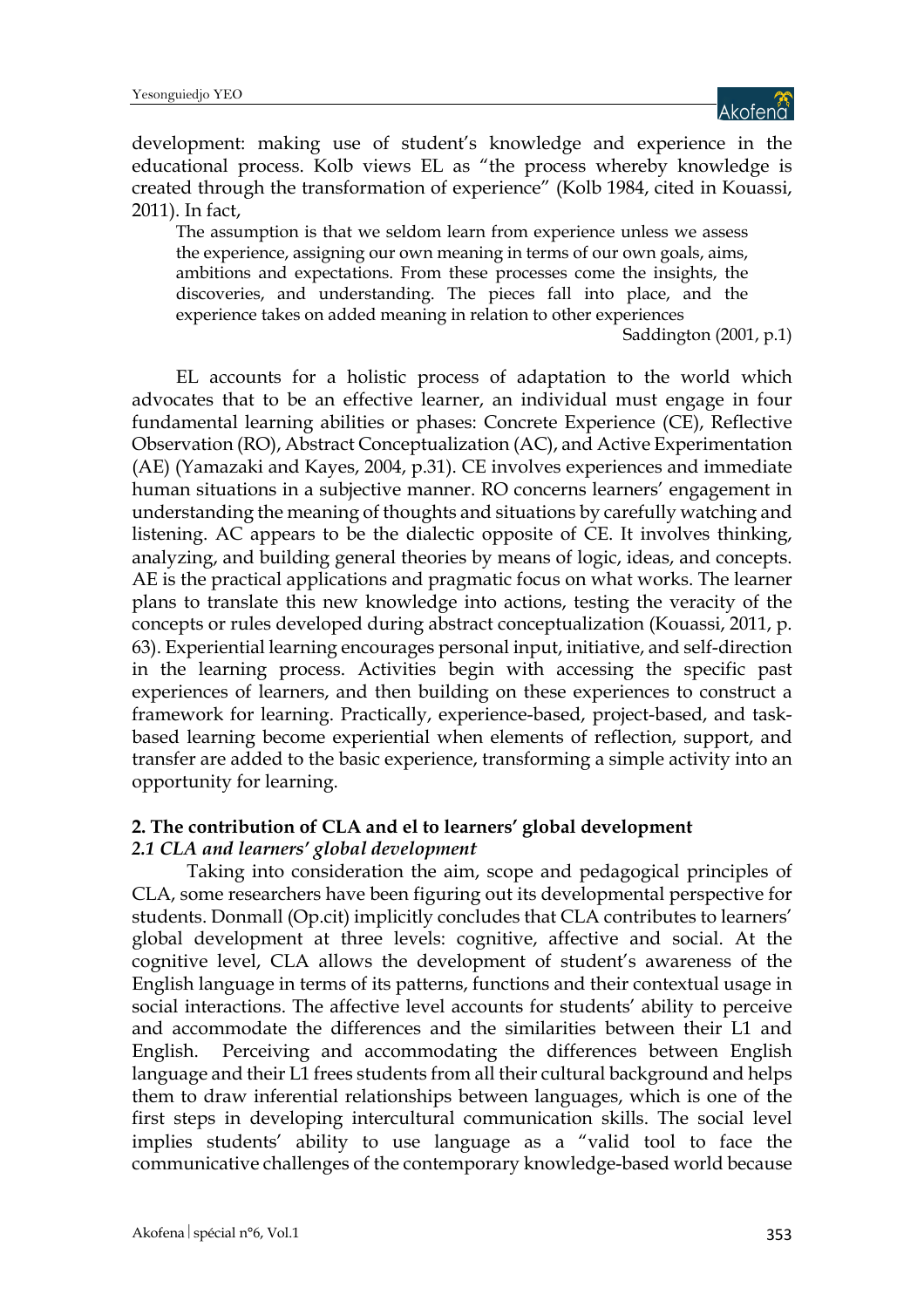language has the capability of winning people's hearts and mastering their thoughts" Shamim (2011, p.4).

Fairclough (1995, p.222) strongly believes that CLA is a tremendous requirement for personal success and social change in our contemporary society in which it perfectly stands as a prerequisite for "effective citizenship and a democratic way of life". CLA not only "highlights non-transparent aspects of the social function of language but it pays attention to linguistic dimensions of educational failure or inadequacies in foreign language learning" Shamim (2011, p.3) does not take a different view when he explains that the nature of contemporary society renders CLA more necessary than ever in order to create citizens for an effective democracy, which moves toward greater freedom and respect for all people. CLA, he adds, increases learners' awareness of social, cultural and political situations of the society which is the source of the language.

## *2.2 EL and learners' global development*

According to Rogers, EL :

[...] has a quality of personal involvement-the whole person in both his feeling and cognitive aspects being in the learning event. It is self-initiated. Even when the impetus or stimulus comes from the outside, the sense of discovery, of reaching out, of grasping and comprehending, comes from within".

Rogers (1969.p.5)

EL has the merit of challenging all learner domains holistically, rather than fragmenting the learning process into cognitive, affective, and psychomotor skill acquisition. In the same vein, Wallerstein (1983) explains that experiential philosophy has the potential to give public voice to those who have been marginalized, to empower those who are fearful or shy, and to increase learners' ownership and responsibility for their own learning.

Experiential learning not only provides students with plenty of communicative opportunities in the target language, but also allows students a forum to access a wide variety of new skills unrelated to the actual language-learning. These include the practical skills needed for the completion of the project (e.g., videotaping, making a poster, conducting an interview, using PowerPoint.), to cognitive and employability skills (critical reflection, self-evaluation, teamwork, and leadership).

Wallerstein (1983, p.60)

The contribution of EL to learners' global development is transparent in Kolb's EL cycle. CE helps learners excel at relating to people with an open mind, value interpersonal relations, and perform well in unstructured and ambiguous situations. RO allows them to develop competences in imagining the meaning of situations and ideas, seeing things from different perspectives, and appreciating different opinions. AC helps them develop abilities related to being good at making systematic plans, manipulating abstract symbols, and using quantitative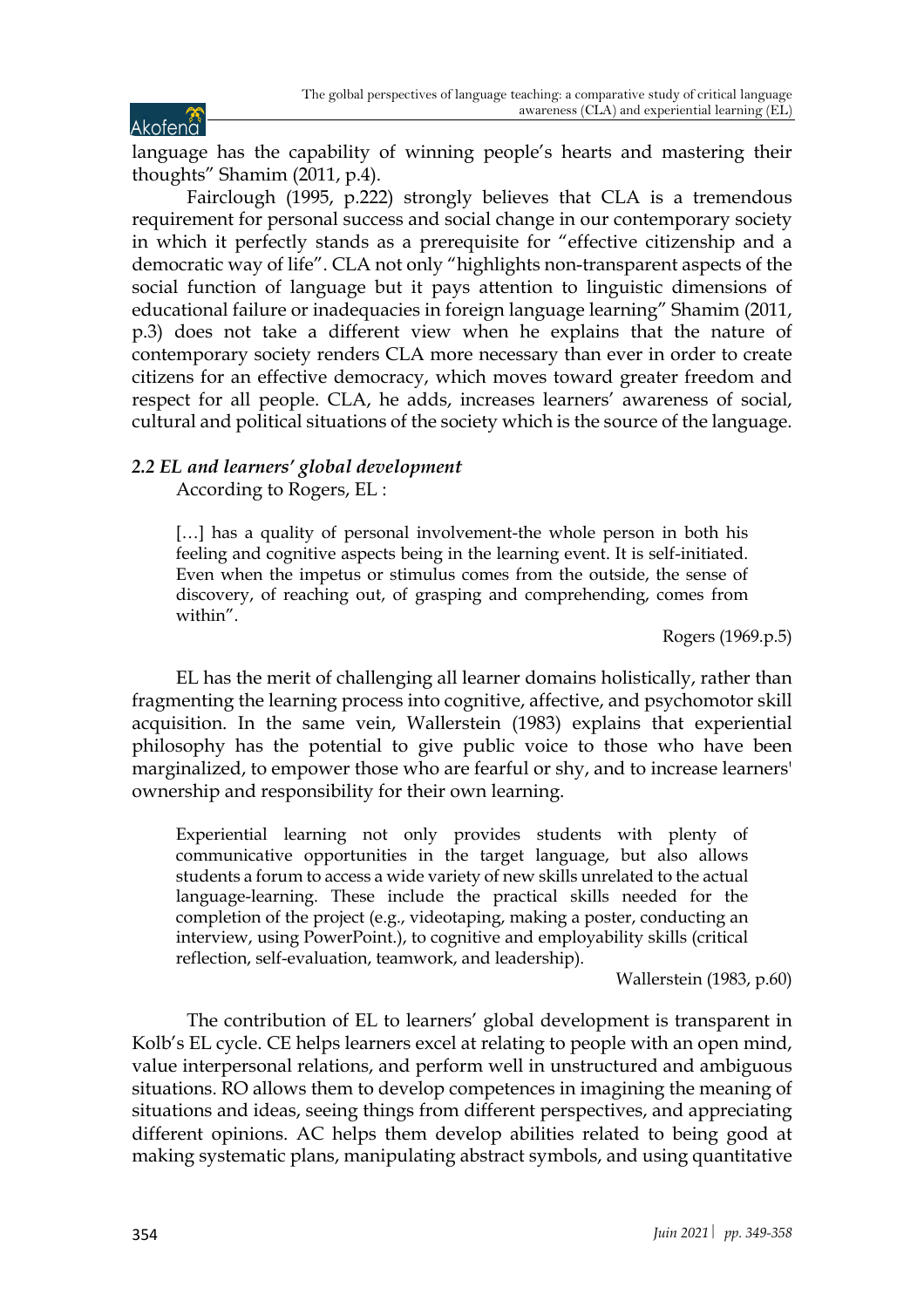

analysis. AE sets the field for learners to develop competences in terms of ability to take risks, getting things done, and taking responsibility for achieving objectives. EL implies the whole person of the learner; his/her intellectual, physical and mental dimensions correlate while he/she is involved in language learning experiencing.

## **3. The contribution of CLA and el to learners' global development: similarities and particularities**

*3.1. The contribution of CLA and EL to learners' global development: similarities* In terms of their contribution to learners' global development CLA and EL share three main features. First, they view EFL teaching not as of mastery of language forms but rather as development of learners' sensitivity to and conscious awareness of the nature of language including the political and social context in which it is used. The focus is on the social perspective of language teaching. CLA and EL advocate whole language teaching-learning which involves the whole person of the learner. Additionally, they help the learner develop higher order cognitive levels.

Second, CLA and EL admit that the developmental perspective of language learners envisions social values transferable to other contexts or domains. They set the field for a correlation of learners' intellectual, physical and mental dimensions.

Third, CLA and EL recognize and grant the same roles to teachers and learners in the language learning process. The teacher is a facilitator, negotiator, project planner and coordinator. The learner holds the center place of the learning process by actively carrying out and evaluating tasks or projects.

## *3.2. The contribution of CLA and EL to learners' global development: particularities*

Three main distinctive features of CLA in its attempt to ensure language learners' global development could be sorted out. First, CLA is primarily concerned with the ways in which language represents the world and reflects social constructions. Second, it advocates critical pedagogy and critical discourse analysis (CDA). The deconstruction and reconstruction of socially and contextually constructed texts, conversations or other inputs constitutes the main teaching resources. Third, CLA seems to be fundamentally classroom based or confined. That is, the global development of learners takes place by means of approximating society or real-life into classroom setting only. In clear terms, the classroom interactions are the only ways for developing learners globally. Social discourses or other inputs are therefore taken into class where learners, under the monitoring of a teacher, have to analyze them and develop the English language proficiency, citizenship or democratic values and professional competences needed to actively and appropriately function in real life.

As for EL, three outstanding traits equally make it particular. First, the pedagogical and didactic practices are not restricted to the manipulation or analysis of language. The learning tasks or projects involve the analysis, usage and exploitation of resources that are not necessarily related to language. For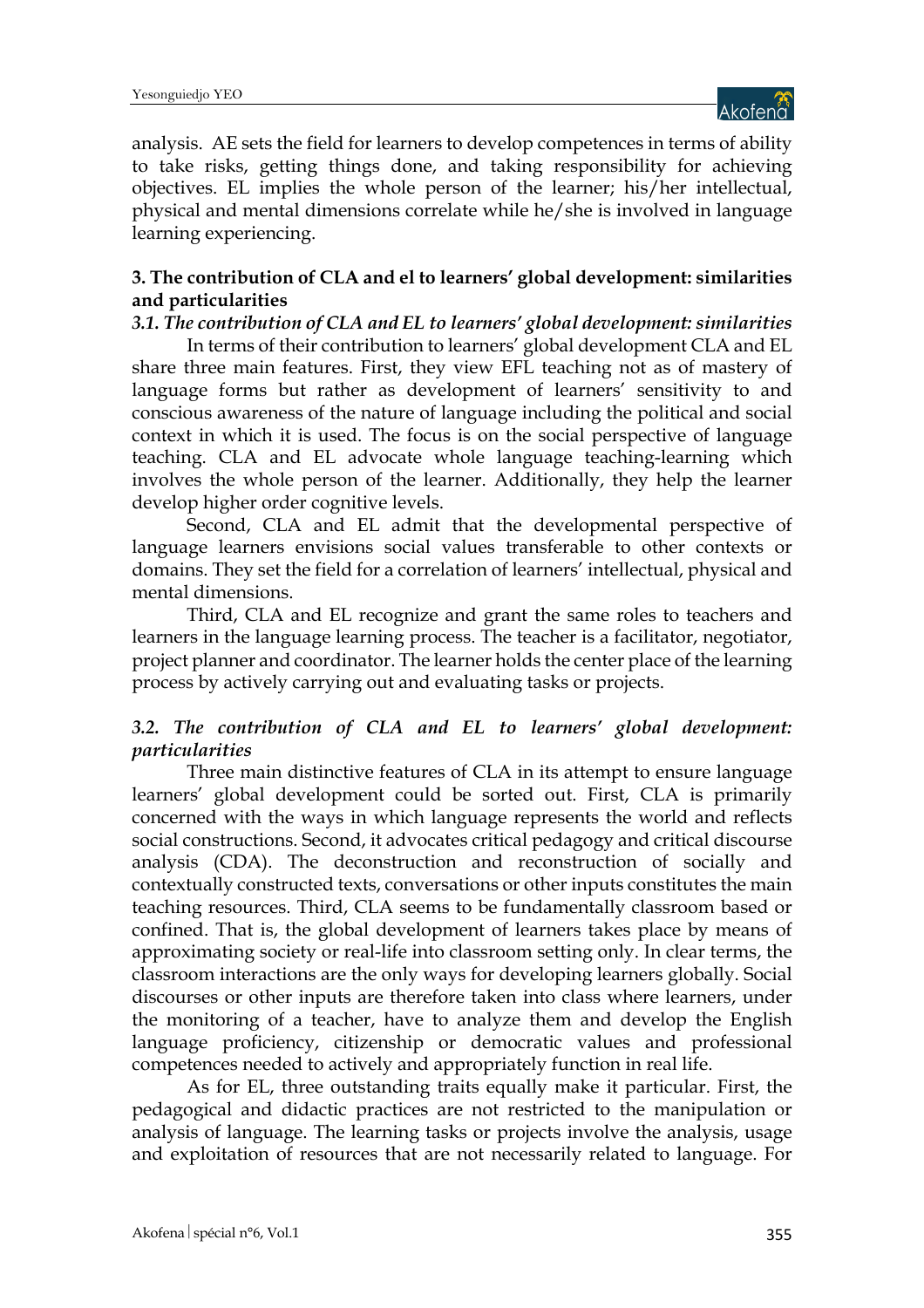example, a project might involve learners in visiting a supply chain of a factory to account for its strengths, weaknesses and make suggestions to improve it. Second, the projects are planned in a classroom but experienced and realized in a real life setting. EL offers some kind of ethnographic learning which involves learners in negotiating the social meaning of language on the ground or based on their experience on the ground. The projects serve as powerful means for learners to link classroom learning to the outside world and to take actions related to their chosen topic. Third, EL is more likely to help learners develop professional transferable competences since the learning tasks or projects not only lead them to explore these domains but also involve them in making systematic plans, manipulating abstract symbols, using quantitative analysis, taking risks and responsibility for achieving objectives.

Regarding the above mentioned particularities of CLA and EL, it appears that subject to its proper implementation of course, EL is more advantageous for learners' global development for three main reasons. First, contrary to CLA whose pedagogical and didactics practices basically involve learners in analyzing or exploiting discourses (taken here as socially and contextually constructed texts, conversations or other inputs), EL engages them in the analysis or exploitation of other resources that are not necessarily language related. Second, while CLA takes society to learners in the classroom, EL takes learners in the classroom to society. Third, EL is most likely to help learners develop professionally based competences since the learning tasks or projects sometimes lead them to explore these domains.

## **4. Discussion**

Education in this present era aims at achieving the global development of the individual. As already stated above, that implies training learners to integrate society equipped with the aptitudes and attitudes required to become active members of the community. Language teaching and learning is therefore endowed with such aims given that no human endeavor can be envisioned without language. More importantly, it is obvious that language use is social, requiring learners to not only be able to adapt to constantly changing expressing codes, but also to become aware of new and different cultural expectations, social norms, and practices. Language teaching methods have become amongst other things the privileged means *per excellence* for achieving the global development of learners due to their enlightening nature of classroom practices. In fact, the aptitudes and attitudes involved in the global development of learners never emerge automatically or accidentally. They rather get develop as a result of attentive application of language teaching methods and strategies as well as appropriate inputs in the classroom. Language teaching methods are therefore on perpetual moves for improvement so as to better cope with their assigned mission. CLA and EL are illustrations of approaches that target such an aim. There is a need to encourage their implementation since they both correlate learners' intellectual, physical and mental dimensions. It is true that from the results of my comparative study, EL is proven to be more likely to achieve the global development of learners. However, I strongly believe that the empirical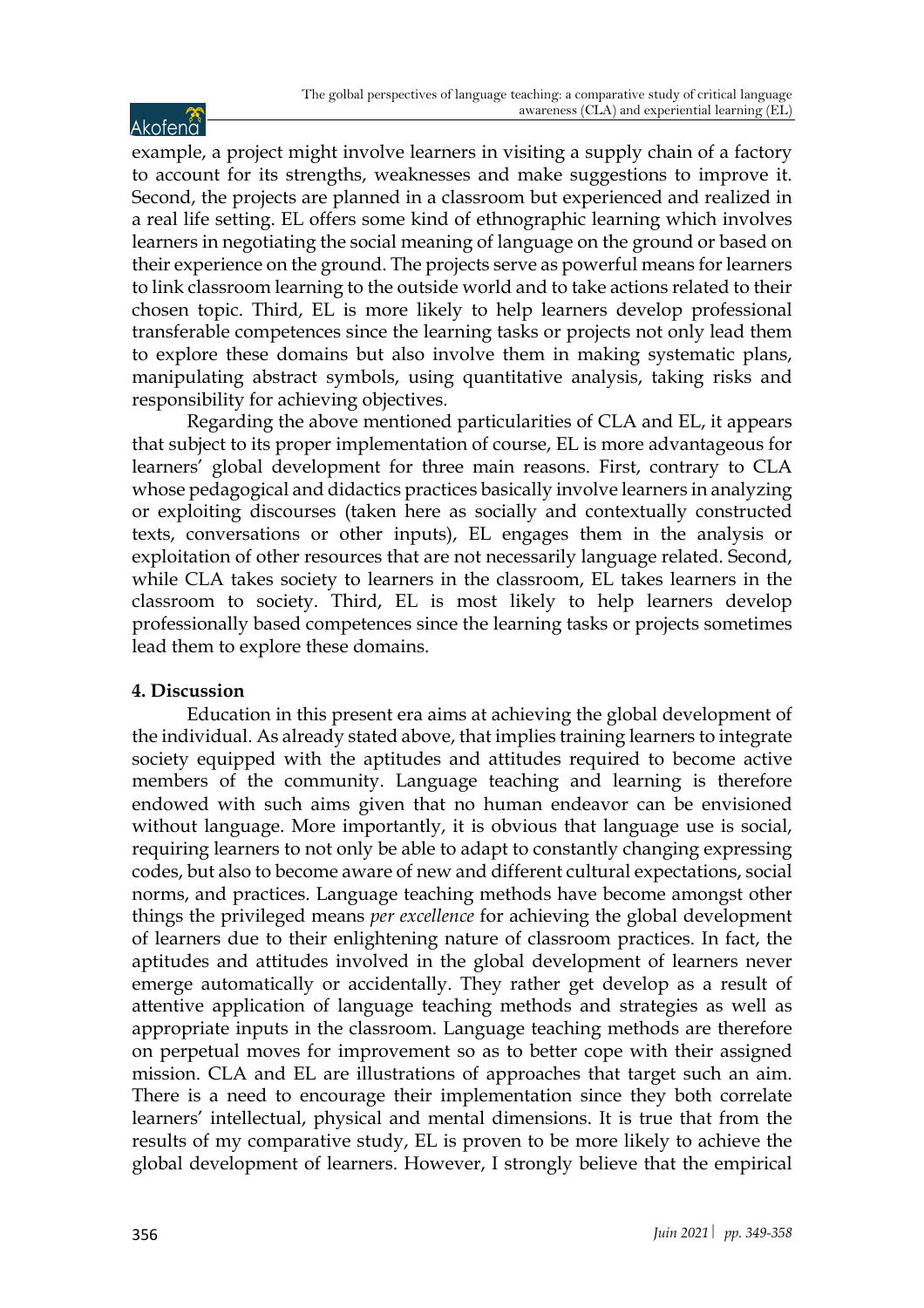

handling of such a comparative study might reveal that our conclusion holds much to their appropriate implementation.

In the endeavor to figure out the most relevant method between CLA and EL in training learners for their global development, the conclusions of this study could have carried more weight if they were based on an empirical implementation. Consequently, the study fails to enlighten on the worries and pitfalls that might occur during the implementation of CLA and EL.

#### **Conclusion**

My concern in this comparative study was to figure out the most relevant teaching method between CLA and EL in training learners for their global development. The conclusions reveal that EL stands as the most relevant approach than CLA in that concern for three main reasons. First, contrary to CLA whose pedagogical and didactics practices basically involve learners in analyzing or exploiting discourses, EL engages them in the analysis or exploitation of other resources that are not necessarily language related. Second, while CLA takes society to learners in the classroom, EL takes learners in the classroom to society. Third, EL is most likely to help learners develop professionally based competences since the learning tasks or projects sometimes lead them to explore these domains. However, these conclusions were not based on an empirical implementation. They therefore fail to enlighten on the worries and pitfalls that might occur during the implementation of CLA and EL. Further studies are then needed to explore that path.

#### **References**

Clark, R. and Ivanic, R., (1997). The politics of writing, London: Routledge.

- Farias, M. (2005). Critical language awareness in foreign language learning. Lit. lingüíst. n.16, pp. 211-222. available at :https://red.pucp.edu.pe/ridei/files/2011/11/19.pdf.
- Fairclough, N. (ed). (1992). Critical language awareness, London: Harlow.
- Fairclough, N. (1995). Critical discourse analysis, the critical study of language. London & New York: Longman.
- Global Education: Definition, Purpose & History. (2018, October 6). Retrieved from:https://study.com/academy/lesson/global-education-definitionpurpose-history.html
- Jacobs, G. M., & Cates, K. (1999). Global education in second language teaching. KATA, 1(1), 44-56. Retrieved from http://dx.doi.org/10.1109/2.901164 Global % 20in%Second%Language%20TeachingKATA.doc.
- Kolb, D.A. (1984). Experiential Learning: Experience as a source of learning and development. Englewood Cliffs, NJ: Prentice-Hall.
- Kouassi, J. (2011). Global Education through Experiential Learning: critical reflection based on classroom implementation. Liens 14 – Fastef – UCAD.
- Omidvar, R & Sukumar, B. 2013.The Effects of Global Education in the English Language Conversation Classroom. English Language Teaching. 6. 10.5539/elt. v6n7p151.